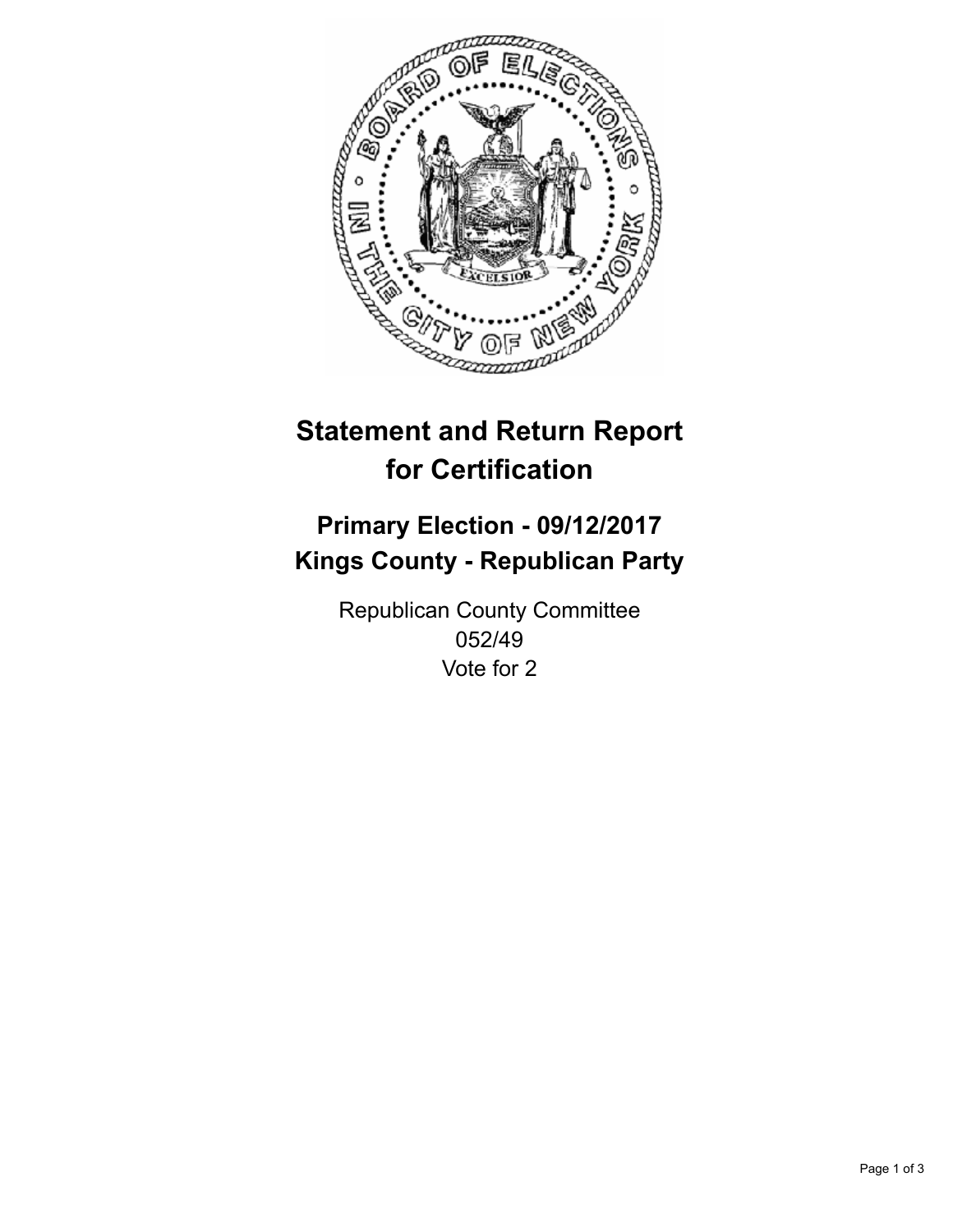

## **Assembly District 49**

| <b>PUBLIC COUNTER</b>                                    | 27       |
|----------------------------------------------------------|----------|
| MANUALLY COUNTED EMERGENCY                               | 0        |
| ABSENTEE / MILITARY                                      |          |
| AFFIDAVIT                                                | $\Omega$ |
| <b>Total Ballots</b>                                     | 28       |
| Less - Inapplicable Federal/Special Presidential Ballots | 0        |
| <b>Total Applicable Ballots</b>                          | 28       |
| <b>LILIT AVETISYAN</b>                                   |          |
| <b>ZENON KARAS</b>                                       |          |
| SEAN V. ROWLEY                                           | 14       |
| <b>ROBIN COLLETTI</b>                                    | 18       |
| <b>Total Votes</b>                                       | 34       |
| Unrecorded                                               | 22       |